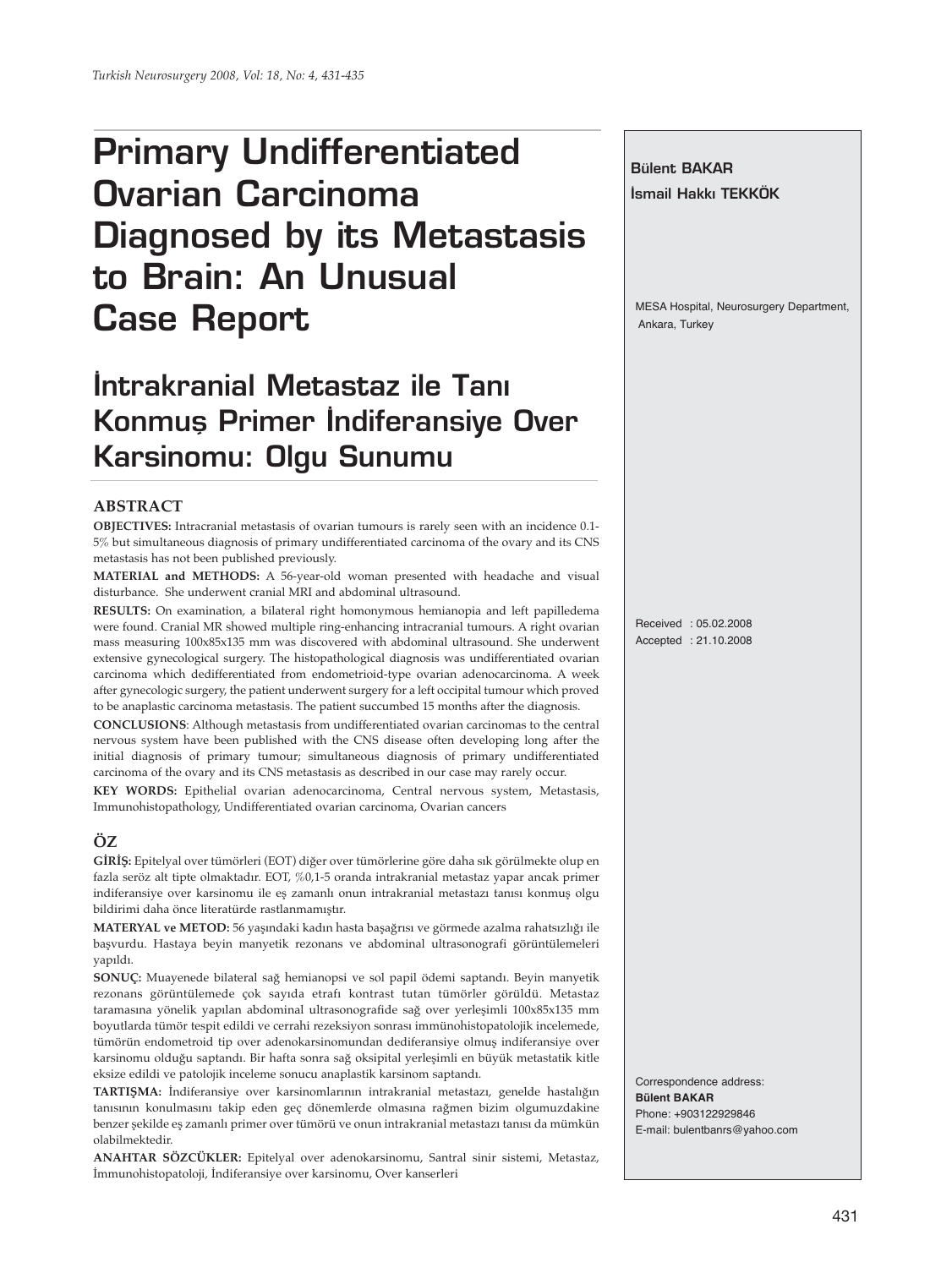#### **INTRODUCTION**

Ovarian carcinomas have higher morbidity and mortality rates than other gynecological malignancies (7, 20). Epithelial ovarian carcinomas (EOCs), which are the most common type of ovarian tumours, are known to metastasize to other organs at the time of initial diagnosis of the ovarian mass (6). Intracranial metastasis is rarely seen with an incidence 0.1-5 % and occurs usually as a late manifestation of the disease (3, 20). In autopsy series, this incidence rises to 1-6  $\%$  (11, 15, 20). Metastasis from undifferentiated ovarian carcinomas to the central nervous system (CNS) has been reported with the CNS disease often developing long after the initial diagnosis of primary tumour. Simultaneous diagnosis of primary undifferentiated carcinoma of the ovary and its CNS metastasis has not been published previously.

### **CASE REPORT**

A 56-year-old woman who had a history of migraine since her middle ages presented with headache and visual disturbance. She had two children and smoked 30 cigarettes a day. On examination she had bilateral right homonymous hemianopia and left papilledema. Magnetic resonance imaging (MRI) showed a left occipital cystic-necrotic tumour which measured 40x50x50 mm together with multiple millimetric intracranial contrast-enhancing lesions (Figure 1).



*Figure 1: Coronal T1 weighted MRI with contrast show the metastatic lesion of cerebrum before the surgery.*

Serum levels of CA19-9, CA125 and CEA were all higher than the upper limit of normal. Initial clinical impression was lung cancer metastasis. Her thorax computed tomography (CT) showed multiple perihilar enlarged lymph nodes without a parenchymal mass. A right ovarian mass measuring 100x85x135 mm and multiple parailiac lymph nodes without pelvic or intraabdominal organ metastases were discovered at abdominal ultrasound (US). Scintigraphy with 20 mCi 99m Tc-MDP was negative for bone metastasis. All results suggested that the cranial metastatic lesions most probably originated from the ovarian mass. Extensive radical surgery consisting of total abdominal hysterectomy and bilateral salpingo-oopherectomy, omentectomy, parailiac and periaortic lymphadenectomy was performed by a gynecological surgeon. Histopathological diagnosis was undifferentiated ovarian carcinoma with cystic-necrotic and high grade mitotic areas without glandular formation. The uterine cervical PAP smear and intraabdominal wash-out cytological specimens taken intraoperatively contained no malignant cells. Other genital organs and omentum were not invaded with neoplastic cells but few paraaortic lymph nodes stained positive for cancer cells (FIGO grade II and surgical stage IV). At immunohistochemical (IHC) analysis, the tumour cells reacted strongly with epithelial membrane antigen (EMA) and pancytokeratin (panCK), and reacted focally with vimentin. Immunostaining for CD56 and chromogranin was negative. IHC suggested that the tumour originated from an endometrioid-type ovarian adenocarcinoma.

One week after gynecological surgery she was operated for a left occipital tumour. The histopathological diagnosis was anaplastic carcinoma (Figure 2). Cytological examination of the cerebrospinal fluid was negative. She was discharged with a Karnofsky performance score of 90/90.

Radiation therapy (30 Gy to the cranium and 15 Gy to the abdomen) and chemotherapy (carboplatine combined with paclitaxel 6 cycles in total) were considered postoperatively. Over the following 8 months, her vision decreased bilaterally to nearly blindness and neuroophthalmological examination suggested radiation neuritis as the main reason. Brain MR images taken 14 months after cranial surgery showed multiple new cerebral and cerebellar metastases (Figure 3).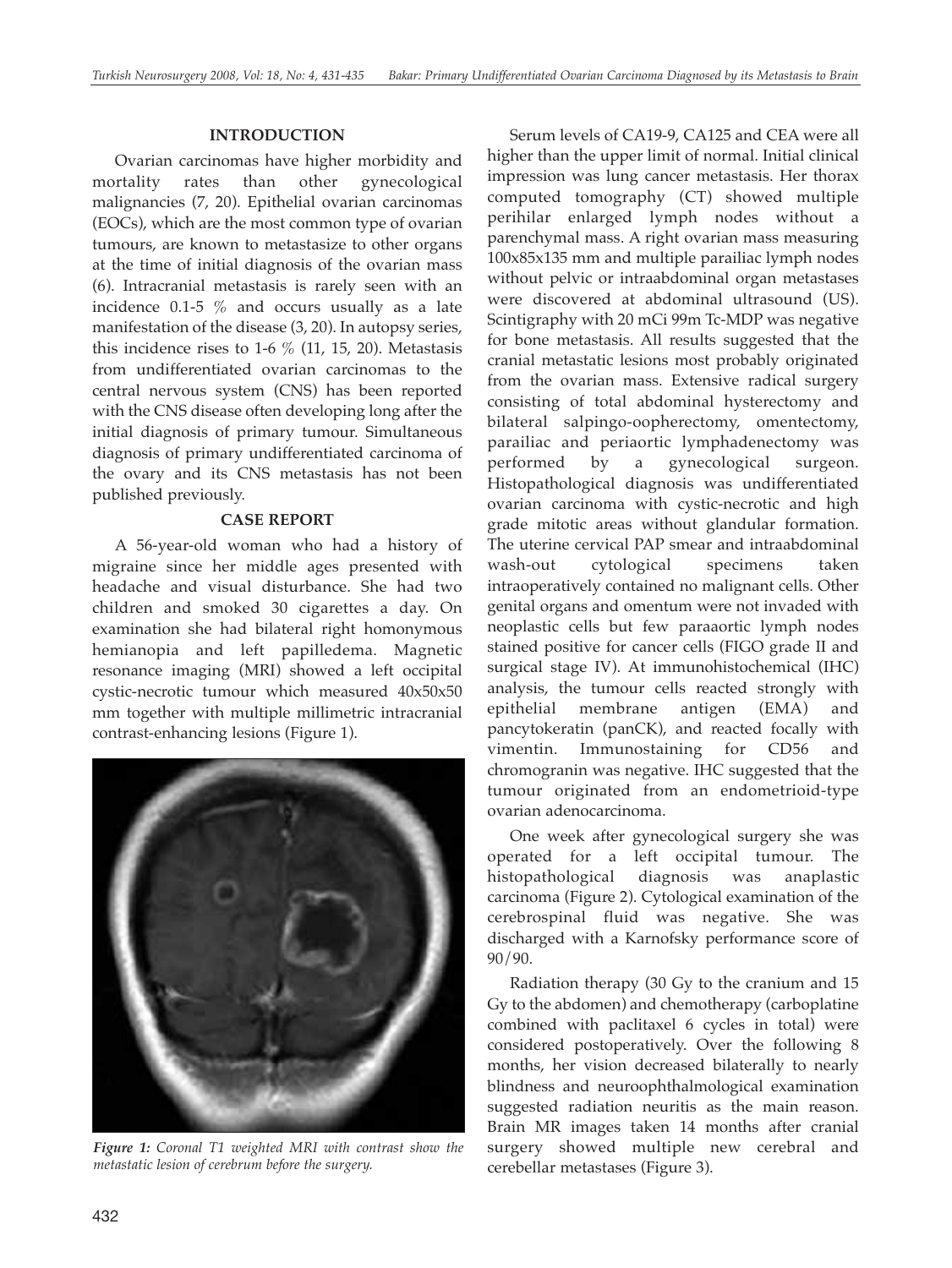

*Figure 2: Anaplastic carcinoma metastasis to brain with foci of necrosis. Atypical epithelial cells with eosinophilic cytoplasm and round to oval nuclei grow in a solid fashion. Frequent mitoses are observed (HE stain, original magnification is x100).*



*Figure 3: Coronal T1-weighted MRI with contrast shows the new metastatic lesions of the cerebrum and cerebellum of the patient who was at the end stage.*

Simultaneous abdominal US showed multiple organ metastasis including the liver, bilateral kidney, right surrenal gland and the right abdominal skin. The right paramedian metastatic mass to the abdominal skin was tender and painful and had to be removed and the histopathological picture was the same (Figure 4). The patient succumbed 15 months after the initial diagnosis.



*Figure 4: Rare glandular formations are observed in skin metastasis (HE stain, original magnification is x400).*

#### **DISCUSSION**

EOCs are classified as serous, endometrioid, mucinous, clear cell, transitional, mixed and undifferentiated subtypes. The histological grade of EOC is decided by the cell architecture, nuclear pleomorphism and mitotic activity (10, 21). Immunohistochemically EOCs react positively with epithelial membrane antigen (EMA), inhibin, pancytokeratin (panCK), and calretinin and in this way differ from sex-cord stromal tumours (4, 22). The endometrioid subtype reacts strongly with EMA and panCK as compared to the other types (17, 21, 23). Endometrioid adenocarcinomas developing in the endometrium and ovary most often stain strongly for vimentin, which greatly aids in distinguishing them from endometrioid or pseudoendometrioid tumours arising from the endocervix, colon or lung (8). Our patient's tumour cells strongly reacted with epithelial membrane antigen (EMA) and pancytokeratin (panCK), and focally reacted with vimentin; and we can clearly say that this tumour originated from the ovary.

Some recent studies suggested that endometrioid adenocarcinoma admixed with serous, clear cell features may behave more aggressively than endometrioid adenocarcinoma without these features. Silva et al speculated that the endometrioid type EOC may become dedifferentiated into undifferentiated carcinoma in which the solid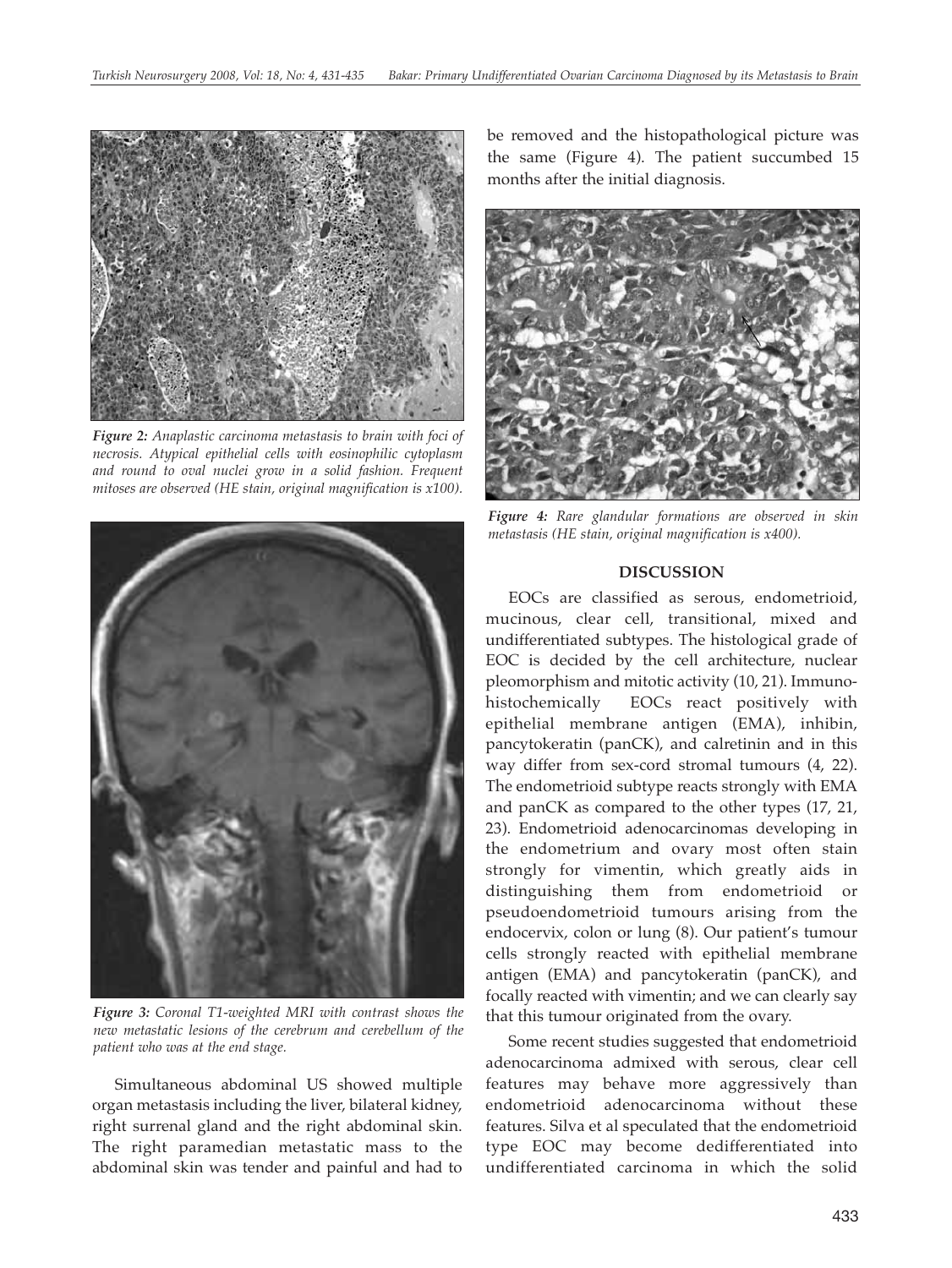component of the tumour includes neoplastic cells with variable histological appearance, without developing glandular differentiation. These authors further suggested that the neoplasm behaves in a more aggressive fashion when the dedifferentiation starts (23). Glandular formation was not seen in any pathological specimen of our patient except the skin metastases, and the IHC results of her primary tumour suggest that this tumour may have originated or dedifferentiated from the endometrioid subtype with very aggressive clinical and pathological behavior. On the other hand, despite Silva et al's conclusions, the skin metastases of our patient, which were different from ovarian or cerebral lesions with generous glandular formation, support the idea that dedifferentiated endometrioidtype ovarian tumours could eventually produce some glandular formations. In the literature, this dedifferentiation issue is still not settled yet and appears to be very important for the development of new and effective treatment regimens. In our patient, the fact that the tumour did not extend to other organs except the local lymph nodes and the brain tissue, further supports the idea that dedifferentiated ovarian cancers behave very aggressively.

The craniospinal venous system (CSVS) named as Batson's plexus consists of veins, sinuses and venous plexuses. This system communicates with the veins around the spinal column, the segmental veins of the thoracoabdominal wall, pelvic organ plexuses and the azygous system of veins. Because the veins within the CSVS are valveless, the blood circulation is bidirectional, and it may serve as a route for the rostral metastatic spread of the tumour, infection or emboli from pelvic organs (19). Ovarian cancers often spread by direct extension, exfoliation of cells into the peritoneal cavity (seeding), lymphatic dissemination to the pelvis and around the aorta, and less commonly spread hematogenously to distant organs. Although it is not clear how ovarian tumour cells disseminate into the brain parenchyma (12), the lack of spread into the pelvic, intraabdominal or thoracic organs except for local lymph node metastases in our patient suggests that the brain metastases probably occurred by dissemination of tumour cells hematogenously through the Batson's plexus.

Radiation-induced optic neuropathy (RION) which more often becomes manifest after a latency

of three months to a few years is a devastating late complication of radiotherapy to the visual pathways resulting in irreversible uni- or bilateral visual loss (9). Delayed responses to radiation therapy are divided into two types: "early" responses which are characterised mostly by inflammation occur within several weeks and may be reversible, whereas "late" responses which are characterised by vasculitis and necrosis are generally irreversible. There has been no acceptable treatment regimen yet; most of the regimens such as systemic corticosteroids, anticoagulation and hyperbaric oxygen are generally unsuccessful. The authors suggest that hyperfractionation of the radiotherapy may reduce the risk of experiencing this complication (2, 9, 14, 24). Eight months after the cranial surgery, our patient presented with acute progressive visual loss. There was no papilledema or optic atrophy funduscopically and on follow-up MRI there was no compression of the optic nerve and chiasm by any tumour. There also was no enhancement of the optic nerves and optic pathways. Neuroophthalmological examination suggested radiation neuritis as the main reason. She did not benefit from systemic corticosteroids and lost her vision almost totally in one month.

Survival of serous ovarian adenocarcinoma has been reported to be better than other epithelial subtypes, and patients who have isolated CNS metastases from the ovarian neoplasm have better prognosis than other organ metastases (13). CNS involvement of undifferentiated ovarian carcinoma becomes clinically apparent approximately 30 months after the diagnosis of the primary disease (3). There are a few case reports of simultaneous diagnosis of ovarian carcinoma and its CNS metastasis but all these case reports mention primary epithelial ovarian tumours and not undifferentiated ovarian carcinoma (1, 13, 16). Median survival after the diagnosis of CNS metastases is 7.2 months (ranging from 2 to 76 months). The overall survival is higher for patients treated with the surgeryradiotherapy-chemotherapy combination. The prognosis is extremely poor for patients treated with supportive care only (median survival 1.5 months) (13, 18). Skin involvement is a late complication that occurs rarely in ovarian cancer patients. The prognosis after skin metastases is extremely poor (5). Skin involvement of carcinoma in our patient first appeared 10 months after gynecological surgery and